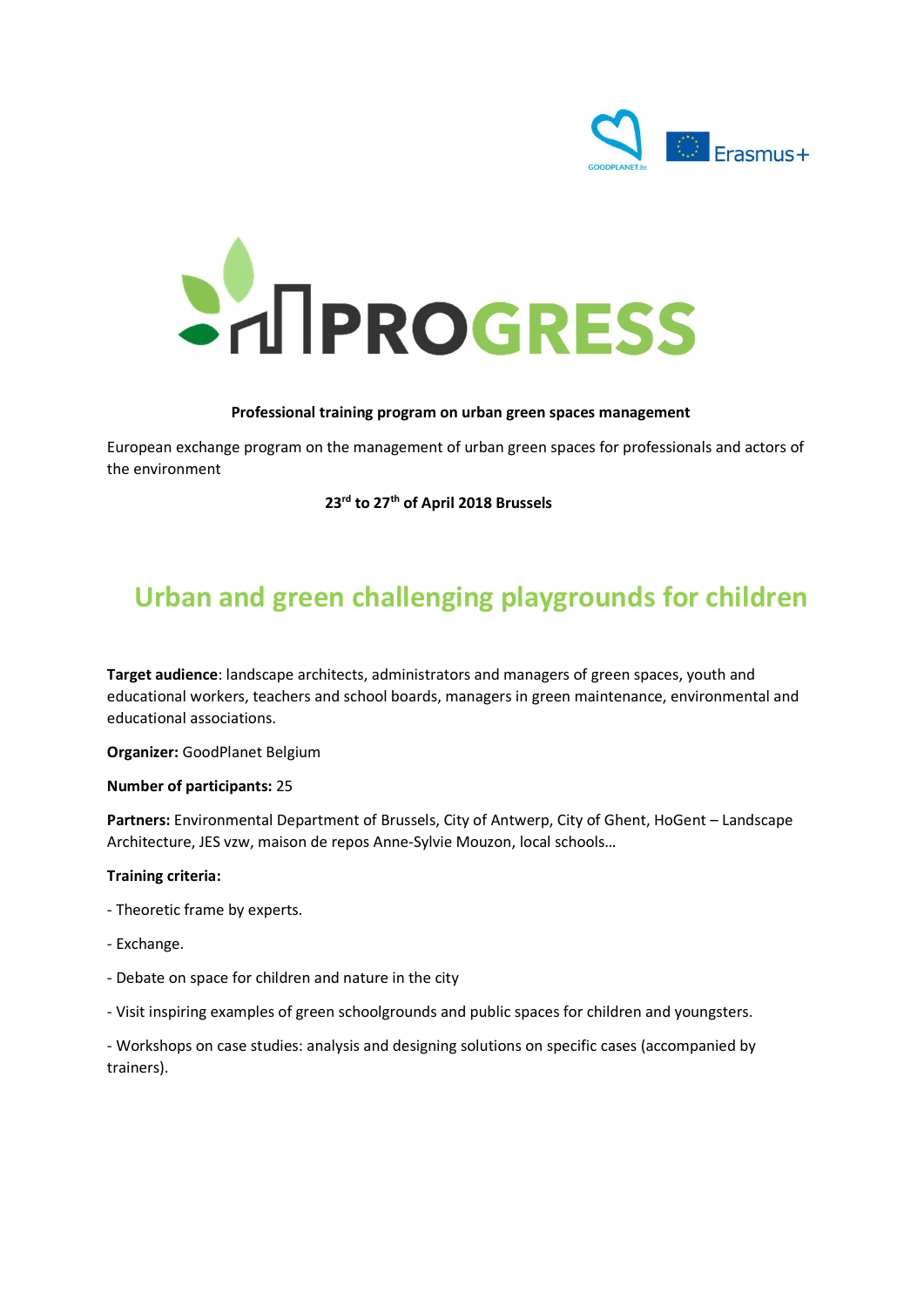

## Day -1- Getting to know each other

## Connected play areas in Brussels

- 09.30-10.00 Welcome coffee and Registration
- 10:00-11:00 Course Introduction by GoodPlanet Belgium and PROGRESS partners
- 11:00-13:30 Getting to know the participants
- 13:30-14:30 Lunch
- 14:30-15:15 Transport
- 15:15-16:30 Field visit

 Park Thurn & Taxis Presentation connected play areas in Brussels (Duvivier, C.; Coordinator – Connected play areas - Brussels Environment)

 Allee Du Kaai Presentation temporary informal meeting space 'Allee Du Kaai' (Urbina, A.; Coordinator Thurn & Taxis Participation and Events – Brussels Environment)

#### Day -2-

#### Green Adventurous School Playgrounds

#### Ghent

| 09:00-10:05 | <b>Train to Ghent</b>                                          |
|-------------|----------------------------------------------------------------|
| 10:05-10:15 | Reception                                                      |
| 10:15-10:25 | Introduction PROGRESS to visitors                              |
| 10:25-10:40 | <b>Introduction GRAS:</b> Green Adventurous School playgrounds |
|             | (Claeys F., coördinator GRAS, City of Ghent)                   |
| 10:40-11:20 | Presentation: A vision on green schoolgrounds,                 |
|             | <b>Educational approach</b>                                    |
| 11:40-11:55 | <b>Break</b>                                                   |
| 11:55-13:00 | Presentation: A vision on green schoolgrounds,                 |
|             | Educational approach (part 2)                                  |
| 13:00-14:00 | Lunch                                                          |
| 14:00-17:30 | Field trip by bike: Visit green adventurous school playgrounds |
| $17:30 - $  | <b>Train to Brussels</b>                                       |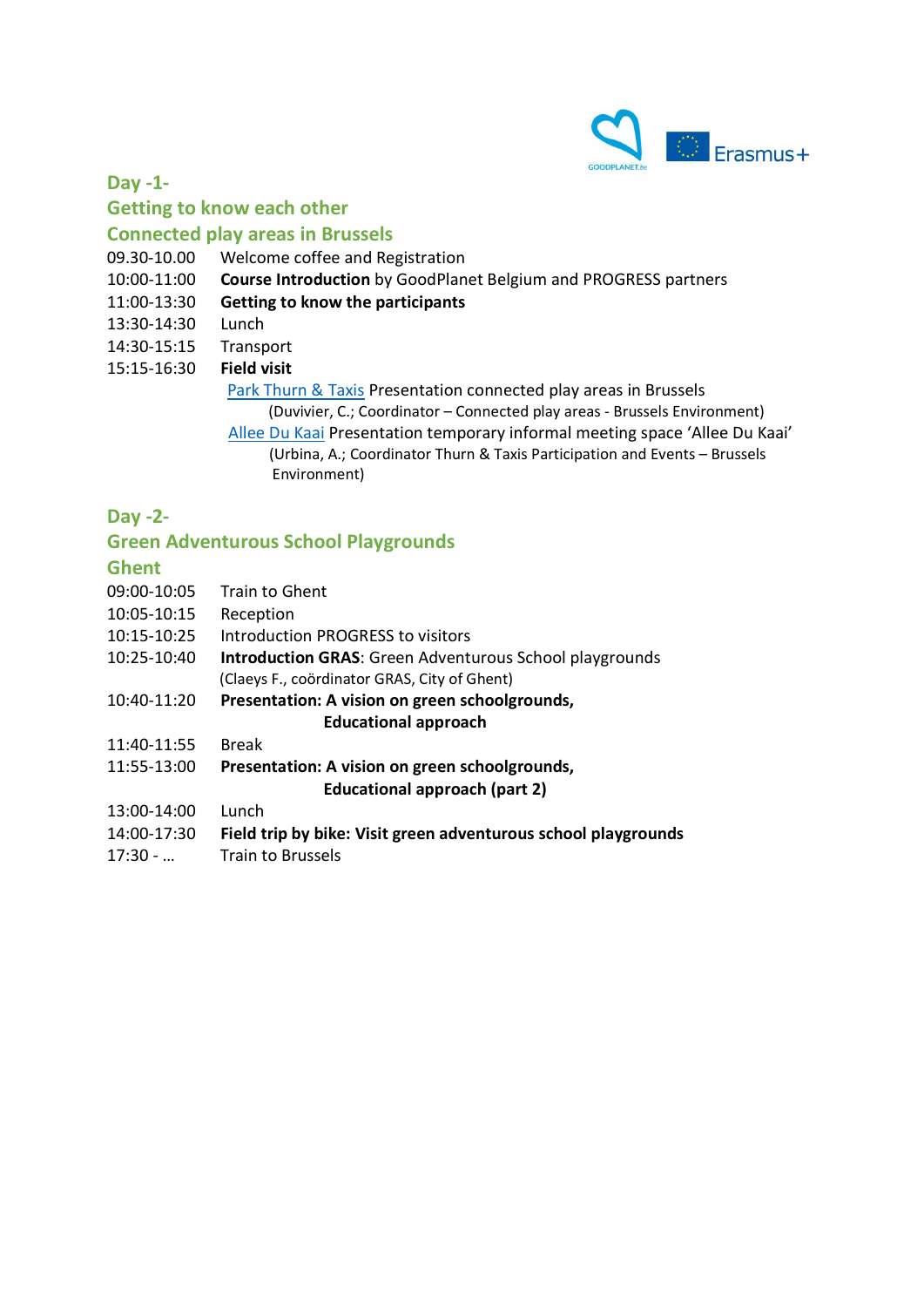

Day -3-

#### Green Adventurous Public Areas

#### **Antwerp**

| 08:30       | <b>Train to Antwerp</b>                                                                |
|-------------|----------------------------------------------------------------------------------------|
| 09:00-09:30 | Reception at Permeke Library                                                           |
| 09:30-09:45 | Introduction                                                                           |
| 09:45-10:30 | Connected play areas in Antwerp and policy                                             |
|             | (Seghers, W., expert playspace policy – City of Antwerp)                               |
| 10:30-10:45 | <b>Break</b>                                                                           |
| 10:45-11:30 | Risks and safety in adventurous playgrounds                                            |
|             | (Van Ingelghem, K., GoodPlanet, expert nature and educative methodology and<br>safety) |
| 11:40-12:20 | Lunch at Permeke Library                                                               |
| 12:30       | Bus at Queen Astrid Square                                                             |
| 13:00-14:00 | Field visit natural play area Distelhoek                                               |
| 14:30-15:30 | Field visit natural play area Park van Eden                                            |
| 16:00-16:30 | <b>Bus to Central Train Station Antwerp</b>                                            |
| 16:30       | Train to Brussels                                                                      |
|             |                                                                                        |

# Day -4-

## Case studies Green play areas

#### **Brussels**

| 09:00-13:00 | Visit case studies                                                        |
|-------------|---------------------------------------------------------------------------|
|             | <sup>o</sup> Schoolyard in Brussels, participant in project 'Ose Le Vert' |
|             | (Vanfraechem, T., school coach for the project)                           |
|             | ° two neighbourhood public play areas in Brussels:                        |
|             | 'Jardin des 5 Sens' and 'Korte Malibransstraat'                           |
|             | (Hervé, S., coördinator 'Jardin des 5 sens' – GoodPlanet Belgium.         |
|             | Vosters, J., staff member youth participation - Jes vzw)                  |
|             |                                                                           |

- ° Shared public space 'Saint-Moulin'
- (Struys, J., Brede School Flamingo Education and Leisure Department)

#### 13:00-14:00 Lunch

- 14:00-16:00 Workshops on case studies: design solutions and ideas
- 16:00-17:00 Presentation of group processes

#### Day -5-

#### Case studies Green play areas + conclusion

- 10:00-11:00 Extra time for presentation group process / Presentation of partner's project
- 11:00-13:00 Sharing experiences, expectations and learnings
- 13:00-14:00 Lunch
- 14:00-17:00 Optional field visit of project 'Jardin Des Délices' (/'Paradise Garden'), Shared garden of a home for elderly

(Vanfraechem, T., coördinator project – GoodPlanet)